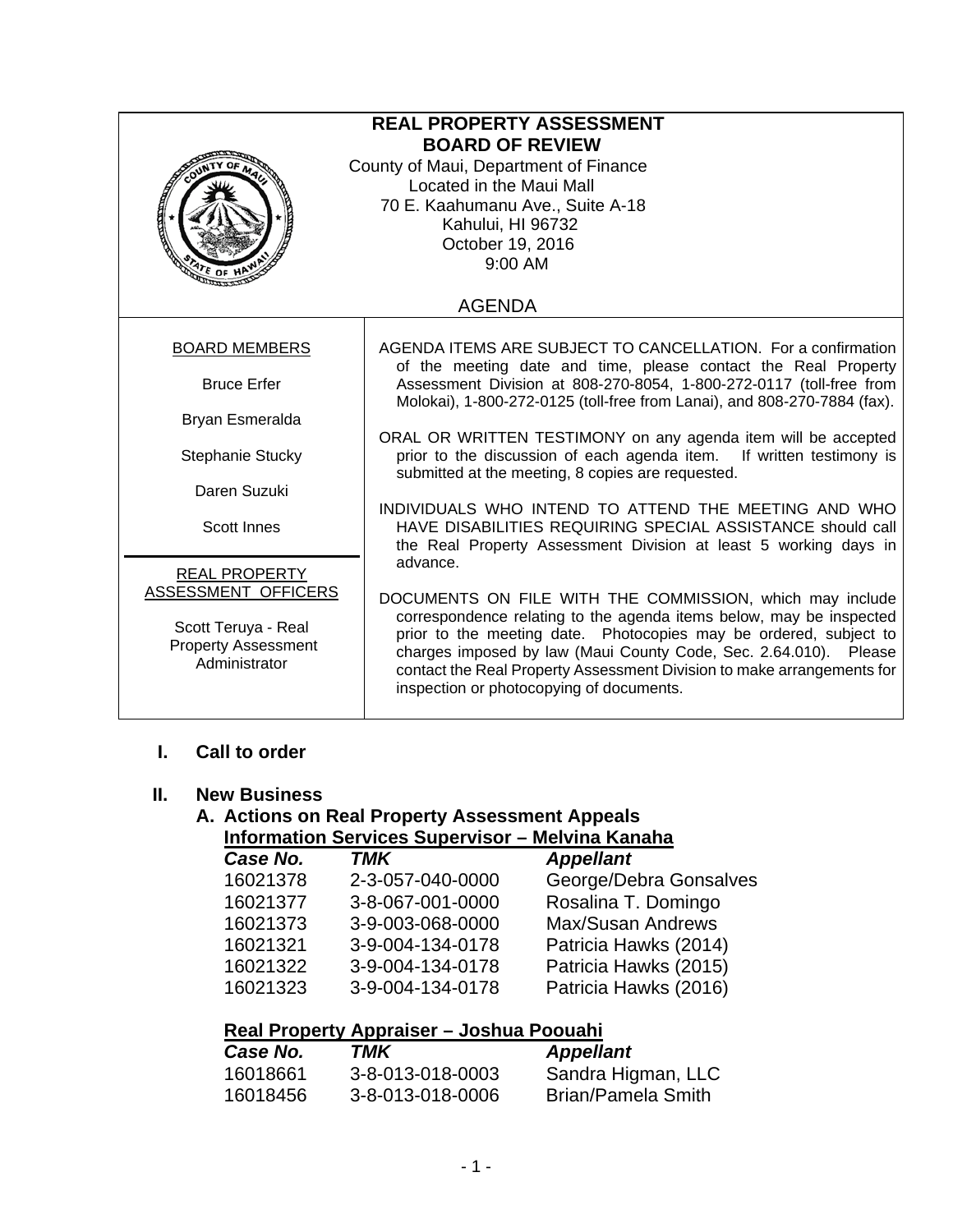#### **Real Property Appraiser – Joshua Poouahi (cont'd)**

| Case No.             | TMK                                              | <b>Appellant</b>                                |
|----------------------|--------------------------------------------------|-------------------------------------------------|
| 16018655             | 3-8-013-018-0015                                 | 191 N. Kihei, LLC                               |
| 16017947             | 3-8-013-018-0017                                 | <b>Brandon Campbell</b>                         |
| 16018110             | 3-8-013-018-0018                                 | E. Mathers Holding Co. LTD                      |
| 16018658             | 3-8-013-018-0025                                 | Randall/Penelope Melcher                        |
| 16018107             | 3-8-013-018-0028                                 | <b>Staiger Family Trust</b>                     |
| 16018505             | 3-8-013-018-0029                                 | James A. Beerer                                 |
| 16018650             | 3-8-013-018-0030                                 | Thomas/Ballestrazze                             |
| 16018141             | 3-8-013-018-0031                                 | Rodney/Cathy Prentice                           |
| 16018128             | 3-8-013-018-0038                                 | Kenneth G. Richard                              |
| 16018508             | 3-8-013-018-0043                                 | Marjorie Stensrud                               |
| 16018210             | 3-8-013-018-0044                                 | Frank/Sandra Hook                               |
| 16018102             | 3-8-013-018-0045                                 | <b>Marta/Ronald Metzler</b>                     |
| 16018170             | 3-8-013-018-0047                                 | Mark S. Miller                                  |
| 16017994             | 3-8-013-018-0050                                 | Katherine Anglin, MD                            |
|                      | Real Property Appraiser - Kekoa Cashman          |                                                 |
| Case No.             | <b>TMK</b>                                       | <b>Appellant</b>                                |
| 16018227             | 2-7-002-015-0000                                 | Steven/Evelyn Hogan                             |
|                      | <u> Real Property Appraiser – Kari Stockwell</u> |                                                 |
| Case No.             | <b>TMK</b>                                       | <b>Appellant</b>                                |
| 16018156             | 3-7-002-020-0000                                 | QKC Maui Owner, LLC                             |
| 16018464             | 3-7-002-023-0000                                 | Macy's West Stores, Inc.                        |
| 16018462             | 3-7-002-027-0000                                 | Macy's West Stores, Inc.                        |
| 16018542             | 3-8-006-079-0001                                 | <b>Target Corporation</b>                       |
| 16018554             | 3-8-006-079-0002                                 | Puunene Shopping Center, LLC                    |
| 16018556             | 3-8-006-079-0003                                 | <b>Puunene Shopping Center, LLC</b>             |
| 16018559             | 3-8-006-079-0004                                 | <b>Puunene Shopping Center, LLC</b>             |
| 16018560             | 3-8-006-079-0005                                 | <b>Puunene Shopping Center, LLC</b>             |
| 16018573             | 3-8-079-013-0001                                 | <b>Costco Wholesale Corporation</b>             |
| 16018551             | 3-8-079-022-0000                                 | <b>Costco Wholesale Corporation</b>             |
| 16018228             | 3-8-080-001-0000                                 | Maui Marketplace Investment Group               |
| 16018229             | 3-8-080-022-0000                                 | Maui Marketplace Investment Group               |
| 16018230             | 3-8-080-023-0000                                 | Maui Marketplace Investment Group               |
| 16018534             | 3-8-084-012-0000                                 | Wal-Mart Stores, Inc.                           |
| 16018472             |                                                  | Ronin Properties, LLC                           |
| 16018171             | 3-9-008-027-0000                                 |                                                 |
|                      | 3-9-008-028-0000                                 | Ronin Properties, LLC (Commercial)              |
| 16018178             | 3-9-008-028-0000                                 | Ronin Properties, LLC (Apartment)               |
| 16018530             | 3-9-003-012-0000                                 | <b>Pacific Warehouse</b>                        |
| 16018575<br>16018646 | 3-9-003-016-0000<br>3-9-079-012-0000             | Wells Fargo Bank NA<br><b>Kmart Corp./Sears</b> |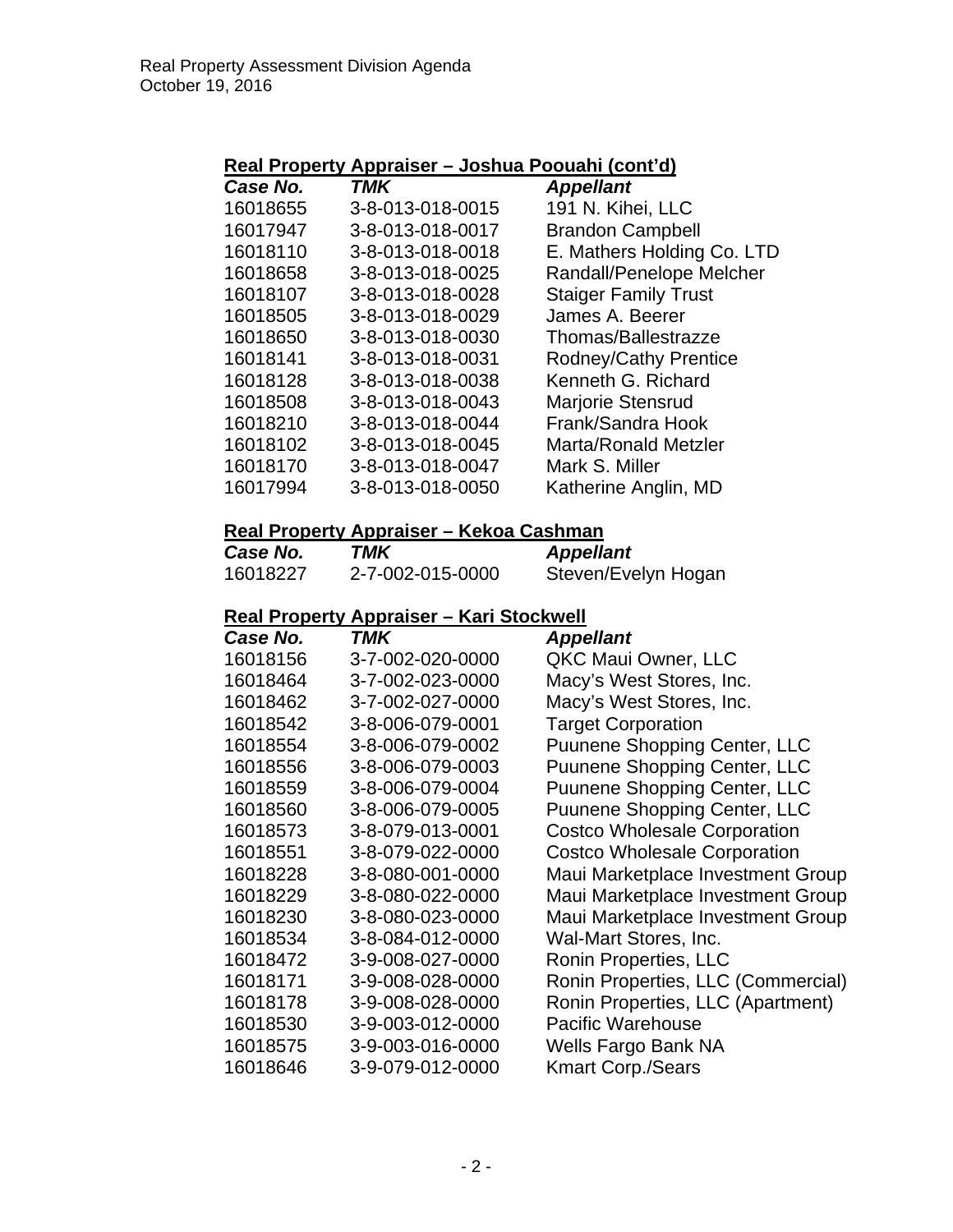| <b>ASTON MAUI HILL, Individual Owners</b> |                                                         |                                |
|-------------------------------------------|---------------------------------------------------------|--------------------------------|
|                                           | <u> Real Property Appraiser – James (Kimo) Kurokawa</u> |                                |
| Case No.                                  | <b>TMK</b>                                              | <b>Appellant</b>               |
| 16018155                                  | 3-9-004-081-0001                                        | Allan G. Brown                 |
| 16018157                                  | 3-9-004-081-0035                                        | Allan G. Brown                 |
| 16018428                                  | 3-9-004-081-0004                                        | <b>Patrick S. Mercer Trust</b> |
| 16018522                                  | 3-9-004-081-0014                                        | James W. Rose Trust            |
| 16018135                                  | 3-9-004-081-0016                                        | Peter/Sandra Kaestle           |
| 16017951                                  | 3-9-004-081-0019                                        | Richard L. Thomson             |
| 16018351                                  | 3-9-004-081-0027                                        | Dennis Hofstad                 |
| 16018239                                  | 3-9-004-081-0081                                        | <b>Dennis Hofstad</b>          |
| 16018466                                  | 3-9-004-081-0031                                        | Alex James Cordas              |
| 16018173                                  | 3-9-004-081-0042                                        | <b>Herbert Monroe</b>          |
| 16018564                                  | 3-9-004-081-0055                                        | <b>Jacalone Family Trust</b>   |
| 16018570                                  | 3-9-004-081-0059                                        | Richard G. Dale                |
| 16018112                                  | 3-9-004-081-0069                                        | Duane O. Ytredal               |
| 16018552                                  | 3-9-004-081-0079                                        | John Pendley                   |
| 16018167                                  | 3-9-004-081-0088                                        | John Toussaint                 |
| 16018160                                  | 3-9-004-081-0097                                        | Heaven Bound 2014 LLC          |
| 16018329                                  | 3-9-004-081-0101                                        | <b>Francisco Villarruel</b>    |
| 16018356                                  | 3-9-004-081-0104                                        | Robert James Christensen       |
| 16018119                                  | 3-9-004-081-0107                                        | Loren Roy Knott                |
| 16018532                                  | 3-9-004-081-0109                                        | Dennis/Eileen Tischler         |
| 16018359                                  | 3-9-004-081-0111                                        | Jack V. Miceli                 |
| 16018548                                  | 3-9-004-081-0127                                        | David Ainge                    |
| 16018113                                  | 3-9-004-081-0136                                        | Donald H. Johnson              |

## *ASTON MAUI HILL, Maui Horizons Inc.*  **Real Property Appraiser – Kari Stockwell**

| Case No. | TMK              | <b>Appellant</b>    |
|----------|------------------|---------------------|
| 16018155 | 3-9-004-081-0003 | Maui Horizons, Inc. |
| 16018025 | 3-9-004-081-0005 | Maui Horizons, Inc. |
| 16018026 | 3-9-004-081-0009 | Maui Horizons, Inc. |
| 16018027 | 3-9-004-081-0011 | Maui Horizons, Inc. |
| 16018029 | 3-9-004-081-0012 | Maui Horizons, Inc. |
| 16018030 | 3-9-004-081-0013 | Maui Horizons, Inc. |
| 16018031 | 3-9-004-081-0015 | Maui Horizons, Inc. |
| 16018032 | 3-9-004-081-0018 | Maui Horizons, Inc. |
| 16018033 | 3-9-004-081-0023 | Maui Horizons, Inc. |
| 16018034 | 3-9-004-081-0024 | Maui Horizons, Inc. |
| 16018035 | 3-9-004-081-0025 | Maui Horizons, Inc. |
| 16018036 | 3-9-004-081-0026 | Maui Horizons, Inc. |
| 16018037 | 3-9-004-081-0028 | Maui Horizons, Inc. |
| 16018041 | 3-9-004-081-0029 | Maui Horizons, Inc. |
| 16018042 | 3-9-004-081-0037 | Maui Horizons, Inc. |
| 16018043 | 3-9-004-081-0038 | Maui Horizons, Inc. |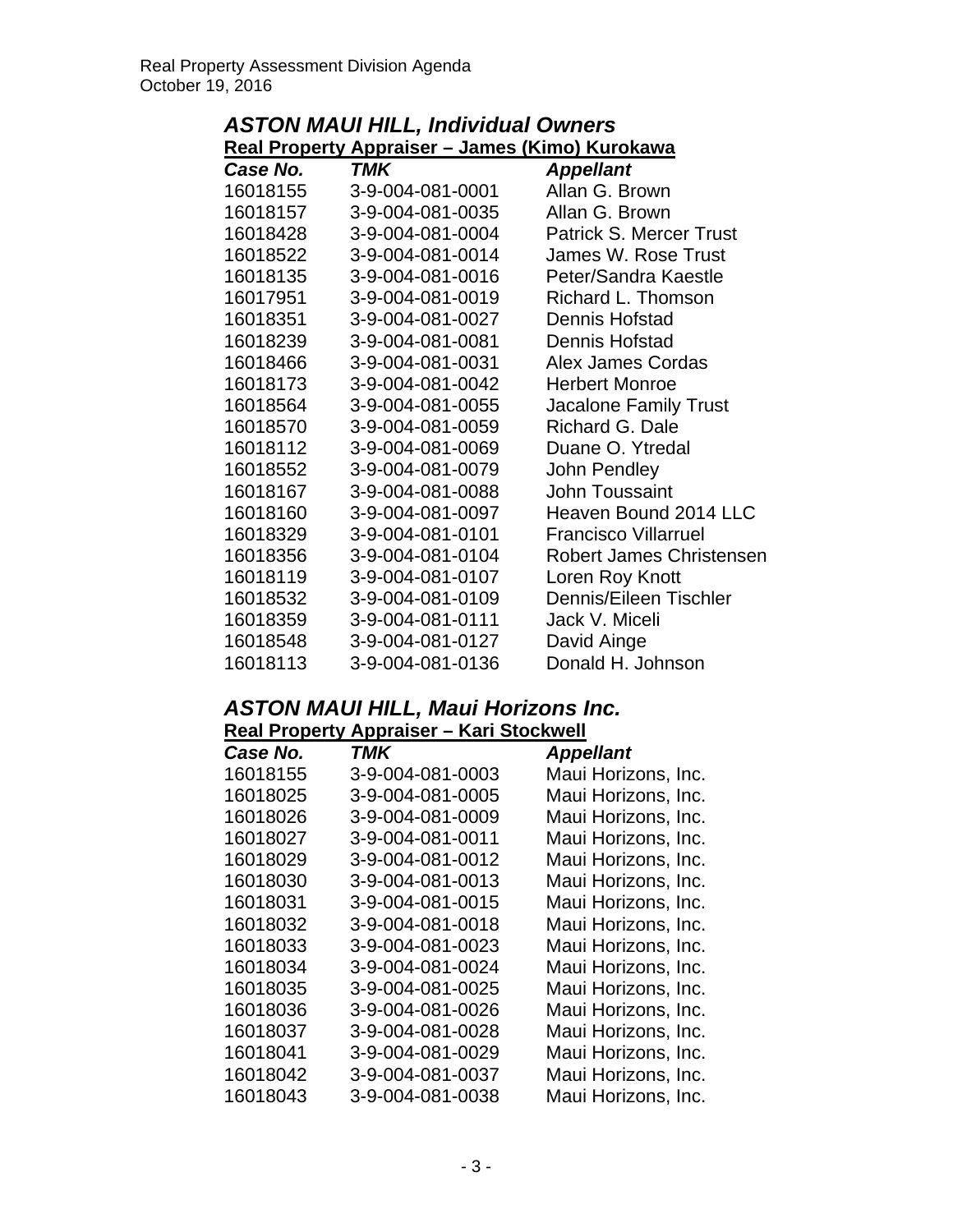| ASTON MAUI HILL, Maui Horizons Inc. |                                                           |                     |  |
|-------------------------------------|-----------------------------------------------------------|---------------------|--|
|                                     | <u> Real Property Appraiser – Kari Stockwell (cont'd)</u> |                     |  |
| Case No.                            | <b>TMK</b>                                                | <b>Appellant</b>    |  |
| 16018044                            | 3-9-004-081-0039                                          | Maui Horizons, Inc. |  |
| 16018045                            | 3-9-004-081-0040                                          | Maui Horizons, Inc. |  |
| 10618046                            | 3-9-004-081-0043                                          | Maui Horizons, Inc. |  |
| 16018047                            | 3-9-004-081-0045                                          | Maui Horizons, Inc. |  |
| 16018048                            | 3-9-004-081-0047                                          | Maui Horizons, Inc. |  |
| 16018049                            | 3-9-004-081-0049                                          | Maui Horizons, Inc. |  |
| 16018050                            | 3-9-004-081-0050                                          | Maui Horizons, Inc. |  |
| 16018051                            | 3-9-004-081-0051                                          | Maui Horizons, Inc. |  |
| 16018052                            | 3-9-004-081-0052                                          | Maui Horizons, Inc. |  |
| 16018053                            | 3-9-004-081-0053                                          | Maui Horizons, Inc. |  |
| 16018054                            | 3-9-004-081-0054                                          | Maui Horizons, Inc. |  |
| 16018055                            | 3-9-004-081-0056                                          | Maui Horizons, Inc. |  |
| 16018056                            | 3-9-004-081-0057                                          | Maui Horizons, Inc. |  |
| 16018057                            | 3-9-004-081-0058                                          | Maui Horizons, Inc. |  |
| 16018058                            | 3-9-004-081-0060                                          | Maui Horizons, Inc. |  |
| 16018015                            | 3-9-004-081-0061                                          | Maui Horizons, Inc. |  |
| 16018016                            | 3-9-004-081-0063                                          | Maui Horizons, Inc. |  |
| 16018017                            | 3-9-004-081-0064                                          | Maui Horizons, Inc. |  |
| 16018018                            | 3-9-004-081-0065                                          | Maui Horizons, Inc. |  |
| 16018019                            | 3-9-004-081-0071                                          | Maui Horizons, Inc. |  |
| 16018020                            | 3-9-004-081-0073                                          | Maui Horizons, Inc. |  |
| 16018022                            | 3-9-004-081-0074                                          | Maui Horizons, Inc. |  |
| 16018024                            | 3-9-004-081-0075                                          | Maui Horizons, Inc. |  |
| 16018059                            | 3-9-004-081-0077                                          | Maui Horizons, Inc. |  |
| 16018060                            | 3-9-004-081-0078                                          | Maui Horizons, Inc. |  |
| 16018061                            | 3-9-004-081-0083                                          | Maui Horizons, Inc. |  |
| 16018062                            | 3-9-004-081-0086                                          | Maui Horizons, Inc. |  |
| 16018063                            | 3-9-004-081-0090                                          | Maui Horizons, Inc. |  |
| 16018064                            | 3-9-004-081-0098                                          | Maui Horizons, Inc. |  |
| 16018065                            | 3-9-004-081-0102                                          | Maui Horizons, Inc. |  |
| 16018066                            | 3-9-004-081-0103                                          | Maui Horizons, Inc. |  |
| 16018067                            | 3-9-004-081-0105                                          | Maui Horizons, Inc. |  |
| 16018068                            | 3-9-004-081-0108                                          | Maui Horizons, Inc. |  |
| 16018069                            | 3-9-004-081-0110                                          | Maui Horizons, Inc. |  |
| 16018070                            | 3-9-004-081-0117                                          | Maui Horizons, Inc. |  |
| 16018078                            | 3-9-004-081-0119                                          | Maui Horizons, Inc. |  |
| 16018079                            | 3-9-004-081-0122                                          | Maui Horizons, Inc. |  |
| 16018081                            | 3-9-004-081-0123                                          | Maui Horizons, Inc. |  |
| 16018082                            | 3-9-004-081-0124                                          | Maui Horizons, Inc. |  |
| 16018084                            | 3-9-004-081-0126                                          | Maui Horizons, Inc. |  |
| 16018086                            | 3-9-004-081-0129                                          | Maui Horizons, Inc. |  |
| 16018089                            | 3-9-004-081-0131                                          | Maui Horizons, Inc. |  |
| 16018090                            | 3-9-004-081-0133                                          | Maui Horizons, Inc. |  |

# *ASTON MAUI HILL, Maui Horizons Inc.*